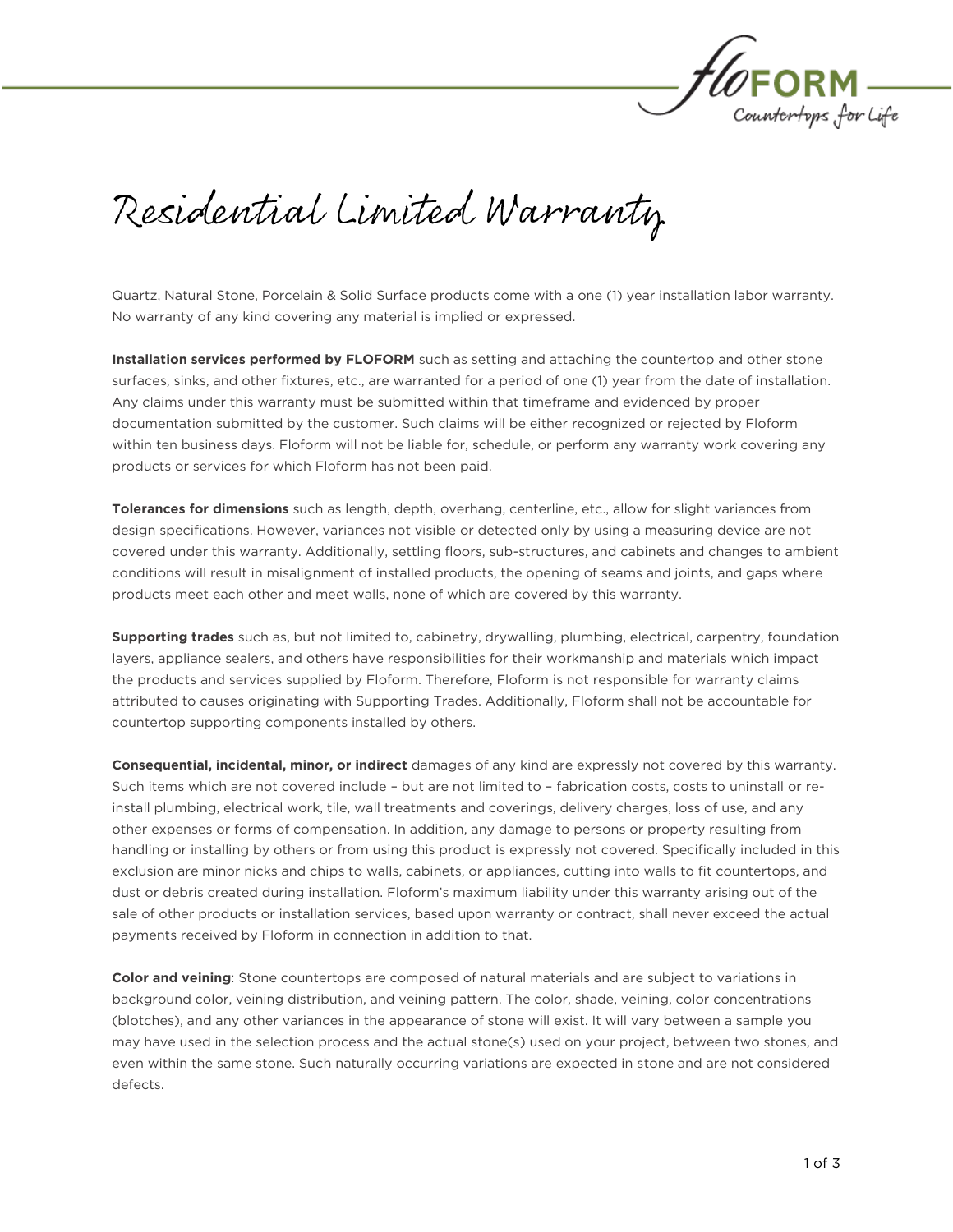

**Finish:** Your countertop will come with a polished finish (unless ordered in another finish). Irregularities in the finish and gloss levels of natural materials like stone are typical, reflecting the unique natural patter finish and gloss levels of natural materials like stone are typical, reflecting the unique natural patterns and finish that give each stone countertop its distinctive appearance. As a result, finish and gloss will vary from piece to piece and on the same piece.

**Cracks**: Cracks in the surface after its installation. Cracks in the final product are not considered an indication of defective material. The main causes of cracking are movement, the direct application of heat on the su of defective material. The main causes of cracking are movement, the direct application of heat on the surface, the placement of excessive weight on the surface or the result of scraping, bumping or impacts to the material

**Surface irregularities and thickness:** Natural stone is composed of minerals and is earth-formed over<br>hundreds of millions of years. Fissures, pitting, mineral pooling, and other naturally occurring features in stone should not be considered defects and are not covered under this warranty. The thickness of stone slabs varies; therefore, thickness designations (i.e., 3 centimeters) are nominal rather than exact. When pieces of different therefore, thickness designations (i.e., 3 centimeters) are nominal rather than exact. When pieces of different thicknesses are joined, it is common practice to grind the underside of one piece to blend evenly with the other piece.

**Seaming:** Placement of seams (including the use of "rails") is solely at the discretion of Floform, will be discussed at the time of template, and finalized during engineering. Seams will be visible to the eye and touch. Every effort will be made to ensure the seam is placed in the best location for the structural integrity of the countertop and to make it aesthetically pleasing. However, due to the unique characteristics of stone and quartz, it is not possible to guarantee a match in color, veining (including the direction of veins), or finish when seaming two pieces together. Additionally, stone and quartz slabs may contain some bowing or warping, and therefore in some instances, seams may not be level across their entire length. therefore in some instances, seams may not be level across their entire length.

**Staining:** All natural stones are sealed after fabrication. Annual sealing is recommended to enhance stain<br>resistance, and such sealers may be purchased easily. Stone countertops are generally relatively stain-resistant to common beverages and foods when properly sealed and maintained. When a stain occurs, it is usually impossible to remove it, and such a stain is not covered under this warranty. Certain chemicals and cleansers can stain stone. If such liquids are spilled on stone, they should be wiped off immediately with soap and water. Floform and most home centers sell a line of products designed specifically for the care of stone countertops. You may use warm soapy water or mild household cleaning agents to clean your countertop. Avoid strong chemicals and solvents. Do not use nail polish remover, permanent markers, inks, oil soaps, furniture cleaners, chemicals and solvents. Do not use nail polish remover, permanent markers, inks, oil soaps, furniture cleaners, or paint strippers on the countertop. Also, avoid using high alkaline/PH level cleaners on the countertop, such

**Scratching:** Many types of stone countertops (i.e., granite, quartz) are extremely hard surfaces and very resistant to scratching. When a scratch is discovered, it is generally not possible to repair or remove it in the resistant to scratching. When a scratch is discovered, it is generally not possible to repair or remove it in the rare instance. The top should not be used as a cutting surface since it will dull your knives. The use of cutting boards is always recommended.